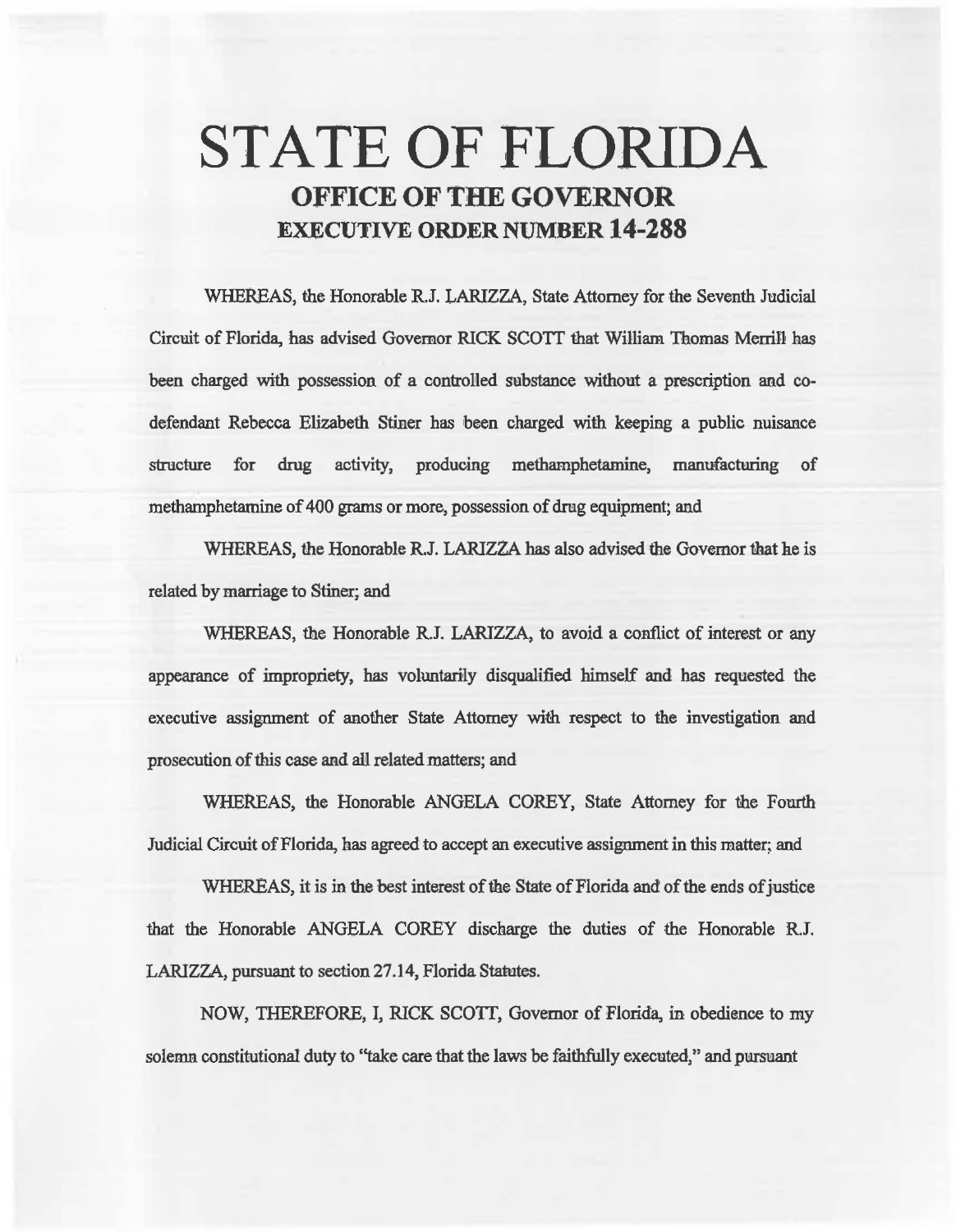to the Constitution and laws of the State of Florida, issue the following Executive Order, effective immediately:

### Section 1.

The Honorable ANGELA COREY, State Attorney for the Fourth Judicial Circuit of Florida, referred to as the "Assigned State Attorney," is assigned to discharge the duties of the Honorable R.J. LARIZZA, State Attorney for the Seventh Judicial Circuit of Florida, as they relate to the investigation, prosecution and all matters related to William Thomas Merrill and Rebecca Elizabeth Stiner.

## Section 2.

The Assigned State Attorney or one or more Assistant State Attorneys and Investigators, who have been designated by the Assigned State Attorney, shall proceed immediately to the Seventh Judicial Circuit of Florida, and are vested with the authority to perform the duties prescribed herein.

### Section 3.

All residents of the Seventh Judicial Circuit are requested, and all public officials are directed, to cooperate and render whatever assistance is necessary to the Assigned State Attorney, so that justice may be served.

## Section 4.

The period of this Executive Assignment shall be for one  $(1)$  year, to and including. November 7, 2015.